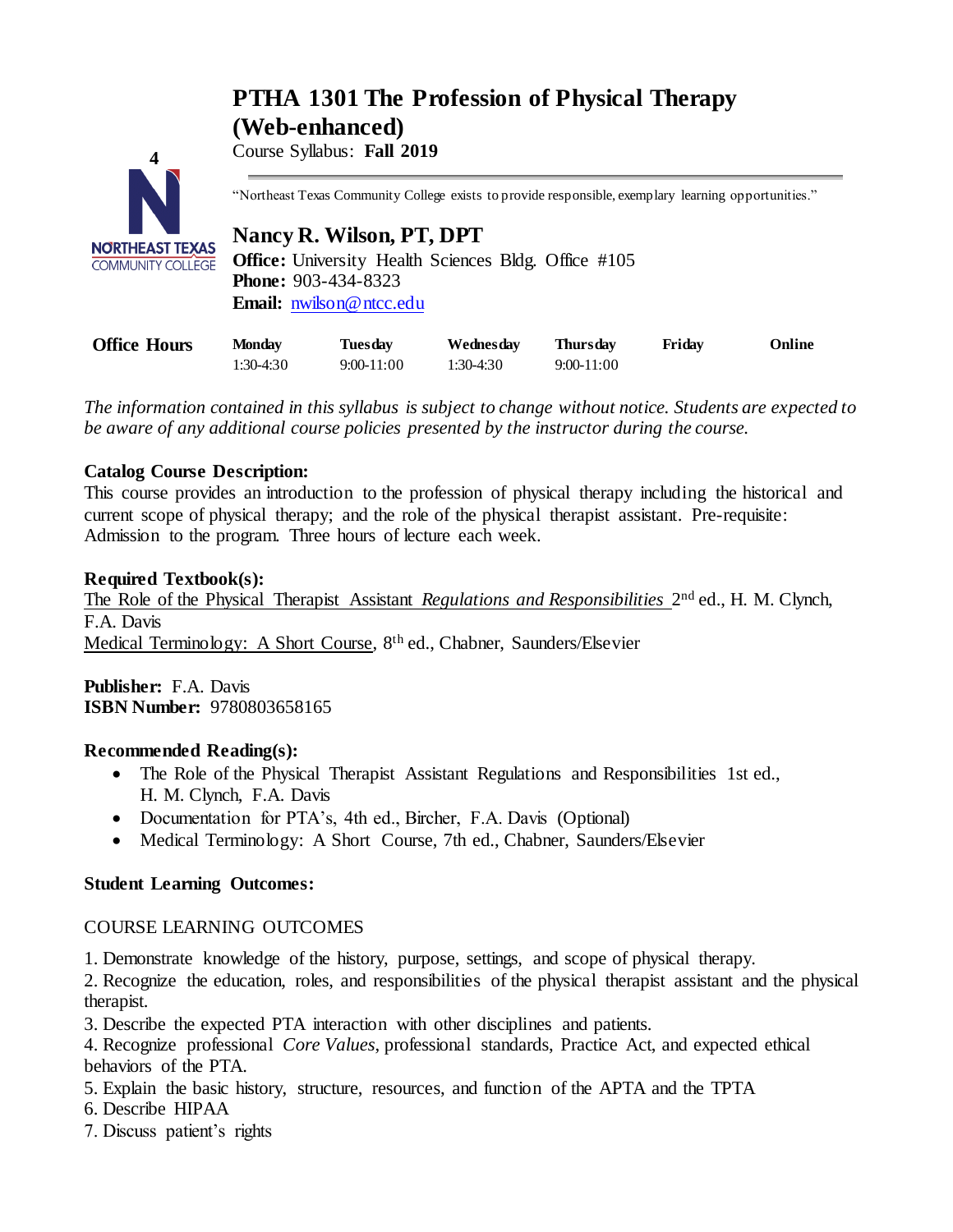- 8. Identify common legal and ethical issues in physical therapy
- 9. Define types of laws/regulations impacting physical therapy
- 10. Describe the cultural and spiritual impact on PT intervention.
- 11. Demonstrate relevant communication principles and skills used by the PTA.
- 12. Explain purposes of PT documentation/elements, Evaluation, CPT codes, & ICD 10
- 13. Construct adequate documentation i.e. SOAP note, Discharge note, Incident Report, etc.
- 14. Apply accurate billing codes/charges relevant to specific interventions and/or insurance types.
- 15. Implement basic research methodology and terminology related to EBP.
- 16. Examine professional literature that facilitates professional development.

17. Analyze, pronounce, spell and define medical terms using common combining forms, suffixes, and prefixes

## GENERAL EXPECTATIONS

- 1. Attend all classes and arrive on time.
- 2. Discuss the potential implications of in-attendance and tardiness in the classroom.
- 3. Demonstrate professional behavior in interactions with instructors/students during classroom activities.
- 4. Demonstrate acceptance and application of faculty feedback on written exams.
- 5. Learn the benefits of participation in the APTA/professional organizations.
- 6. Participate in the professional organization through attendance of a national, state, or district activity.
- 7. Recognize the need and discuss opportunities for participation in events to promote access to or awareness of physical therapy.

## SPECIFIC COURSE OBJECTIVES

Upon completion of this course on a written examination with 75% proficiency, the student will be able to:

#### **Chapter 1: History of PT and the PTA:**

1. Identify key events in the early development of the physical therapy profession. (CLO 1)

2. Discuss the factors that led to the creation of the physical therapist assistant position. (CLO1)

3. Describe the initial concerns and issues related to PTA task delegation and skill performance. (CLO 1) (CLO 2)

4. Identify historical and current trends in demands for PTA services and PTA educational program enrollment. (CLO 2) (CLO 3)

## **Chapter 2: Physical Therapist Practice Settings:**

5. Describe the purpose and content of the American Physical Therapy Association's *Guide to Physical Therapist Practice* (CLO 4)

6. Describe typical practice settings in which PTs and PTAs are employed (CLO 1)

7. Describe how PTAs are utilized in various practice settings and with different patient populations. (CLO 1) (CLO 2)

8. List other professions and health-care providers with whom PT and PTAs must commonly interact. (CLO 2)

#### **Chapter 3: The PT/PTA Preferred Relationship:**

9. Identify key components of the preferred physical therapist/physical therapist assistant (PT/PTA) relationship. (CLO 2) 10. Describe PT and PTA educational programs. (CLO 2)

11. List the responsibilities of each person in an effective PT/PTA team. (CLO 2) (CLO 3)

12. Identify APTA standards, policies, and documents that provide guidance regarding PT and PTA interaction. (CLO 4) (CLO 5)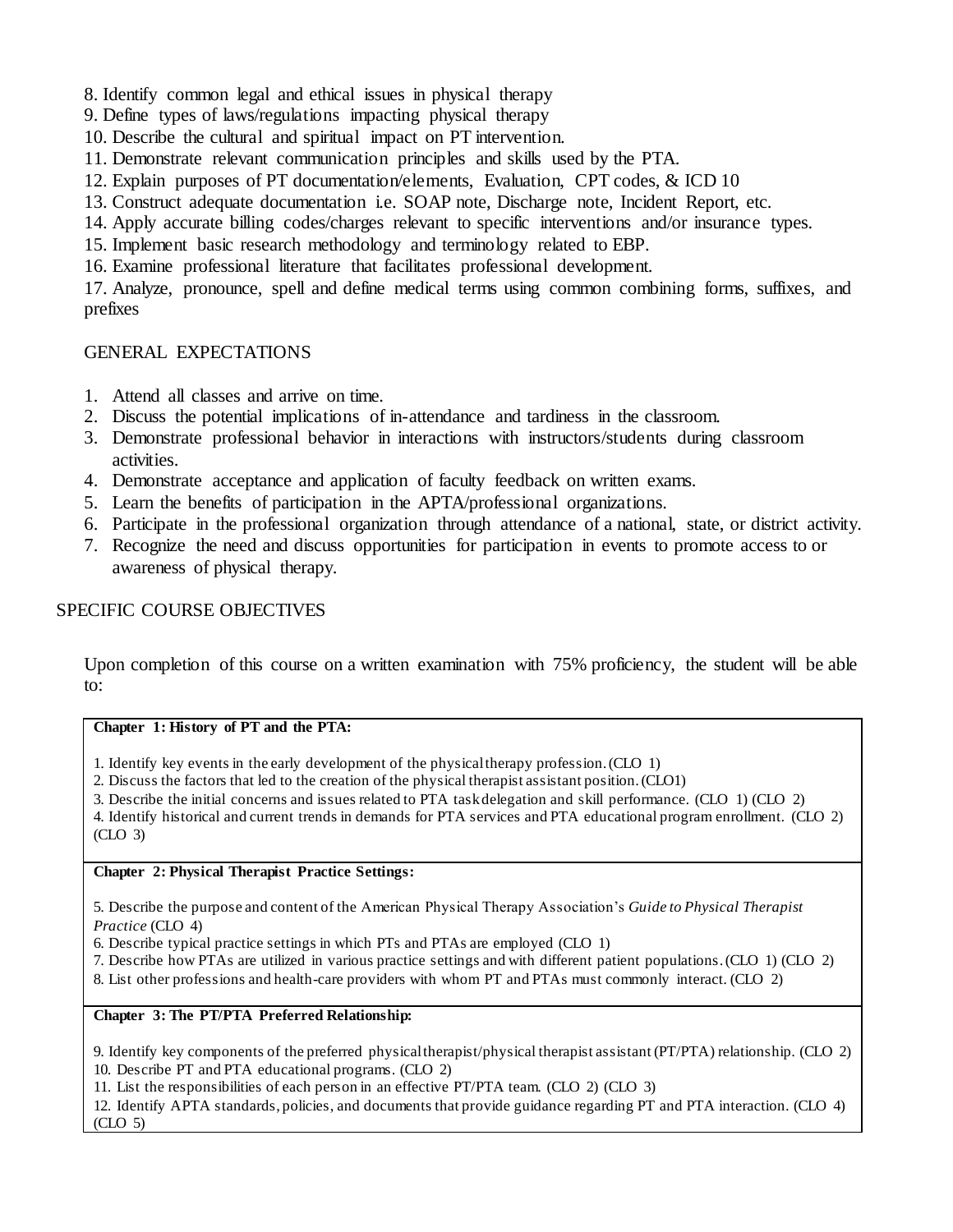13. Discuss strategies for resolving conflict in the PT/PTA relationship. (CLO 7)

#### **Chapter 4: Regulatory Requirements for Direction/Supervision of the PTA:**

14. Identify the various organizations and regulatory bodies that influence the scope of work of the PTA. (CLO 5)

15. Discuss the implications for not abiding by the APTA and state standards/positions. (CLO 5)

16. Define the levels of supervision assigned by the APTA. (CLO 4) (CLO 5)

17. Describe typical licensure requirements for the PTA. (CLO 4)

18. Discuss the regulatory requirements that must be considered to provide appropriate supervision of students. (CLO 4) (CLO 5)

*Guide for Conduct of the PTA Value Based Behaviors/core values Generic Abilities*

*Texas Practice Act & PT Rules*

#### **Chapter 5: Ethics and Ethical Behavior in Physical Therapy:**

19. Define terms related to ethics and ethical theory. (CLO 4)

20. Identify categories of ethical issues in physical therapy. (CLO 4)

21. Describe key components of ethical behavior. (CLO 4)

22. Use the Code of Ethics and Standards of Ethical Conduct for the PTA to give examples of specific ethical behaviors to be demonstrated by the PTs and PTAs. (CLO 2) (CLO 4)

23. Describe the decision-making model that can be used to determine appropriate actions when encountering ethical dilemmas. (CLO 4)

24. Identify APTA resources for ethical development. (CLO 4) (CLO5)

25. Describe the processes of the APTA in dealing with ethical complaints. (CLO 4) (CLO 5)

#### **Chapter 6: The Patient-PTA Relationship:**

26. Give examples of patient rights that are supported by law and the APTA policies. (CLO 5)

27. Discuss the responsibility of the PTA in ensuring that patient rights are being maintained. (CLO 2) (CLO 7)

28. Describe the intent of HIPAA. (CLO 6)

29. Describe how the PTA's personal and professional values can affect his role as a health -care provider. (CLO 4)

30. Give examples of verbal and nonverbal communication skills required for developing rapport with patie nts and peers. (CLO11)

#### **Chapter 7: The Impact of Culture and Spirituality on the Delivery of PT Interventions:**

31. Differentiate between cultural awareness, cultural competency, and cultural proficiency. (CLO 10)

- 32. Give examples of the elements that might define an individual's culture. (CLO 10)
- 33. Define spirituality and religion. (CLO 10)
- 34. Discuss how culture influences one's preferred communication style. (CLO 10) (CLO 11)

#### Communication:

35. Demonstrate clear oral and written communication skills. (CLO11)

## **Chapter 9: The Physical Therapist Assistant and the APTA:**

36. Describe the current basic organizational structure of the APTA. (CLO 5)

37. Identify avenues for the PTA involvement in the APTA. (CLO 5)

#### **Chapter 10: Laws Impacting Physical Therapist Practice Payment for PT Services:**

38. Differentiate between a legal and ethical issue. (CLO 8)

39. Define various terms used in the legal system. (CLO 9)

40. Give examples of state and federal laws with specific relevance to health-care providers.

(CLO 6) (CLO 9)

41. Discuss principles of law related to health-care malpractice and liability.

(CLO 9)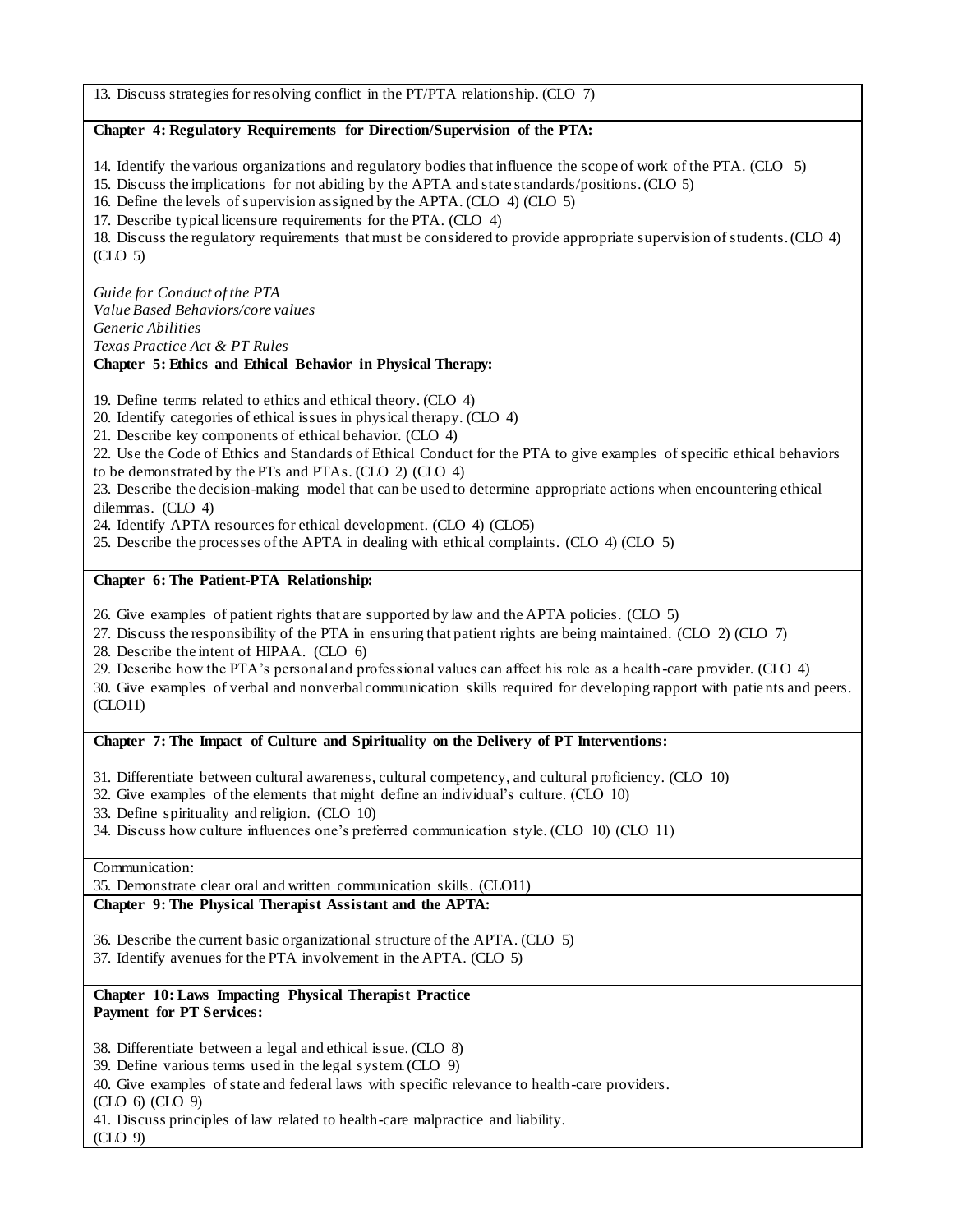42. Differentiate between fraud and abuse.

(CLO 9)

- 43. Explain the purpose of the Americans with Disabilities Act. (CLO 9)
- 44. Identify mechanisms and resources for minimizing risk while providing PT services. (CLO 9)
- 45. Describe the processes of a state licensing agency in dealing with an alleged practice act violation. (CLO 5)

#### **Chapter 12: Leadership Development for PTAs:**

- 46. List traits that are currently used to exemplify leadership. (CLO 2)
- 47. Identify ways in which leadership skills can be developed. (CLO 2) (CLO 5)

#### **Chapter 13: Evidence-Based Practice and Research Review Fundamentals:**

48. Define Evidence-Based practice (EBP); PICO question. (CLO 15)

- 49. Describe the principles on which EBP is based. (CLO 15)
- 50. Discuss how EBP is used to support the delivery of PT services. (CLO 15) (CLO 16)
- 51. Identify various resources for obtaining and using clinical evidence. (CLO 5) (CLO 16)
- 52. Describe the role of the PTA in EBP. (CLO 5) (CLO 15)
- 53. Differentiate the various levels of evidence. (CLO 15) (CLO 16)
- 54. Define various terms related to research methodology. (CLO 16) (CLO 17)

## **Chapter 8: Introduction to Documentation for the PTA**

55. Explain the various purposes for which documentation is used. (CLO 12)

56. List the basic principles of proper PT documentation. (CLO 13)

57. List methods of obtaining patient pain ratings through the use of various pain scales, graphs or questionnaires. (CLO 12)

58. Give examples of components of documentation that can and cannot be performed by the PTA according to the APTA and/or 3rd party guidelines. (CLO 14) (CLO 2) (CLO 4)

- 59. Describe the content included in each section of the SOAP note (CLO 12)
- 60. Given various documentation statements, place them in the appropriate section of a SOAP note. (CLO12)
- 61. Describe how documentation requirements vary depending upon practice setting. (CLO12) (CLO 4)
- 62. Given a patient diagnosis and treatment, write an acceptable progress note in SOAP format. (CLO 12) (CLO13)
- 63. Discuss common problems in documentation. (CLO 12)
- 64. Identify APTA resources for improving documentation skills. (CLO 5)

65. Given a patient's plan of care, the student will be able to communicate the purpose of the established treatment. (CLO 11) (CLO 12) (CLO 13)

66. In given scenarios, determine exercises or activities appropriate based on the STG and/or LTG's. (CLO 12)

#### **Chapter 11: Payment for PT services Billing and Coding for payment:**

- 67. Identify various ICD 10 codes and billing methods used for reimbursement purposes. (CLO 12) (CLO 14)
- 68. Differentiate among Medicare part A, part B and Medicaid. (CLO 12) (CLO 14)
- 69. Demonstrate competence using the "8 minute rule" method of charge. (CLO 12)
- 70. Differentiate types of CPT codes ie. Time-based, service-based and bundled codes. (CLO 12)

# **Medical Terminology: The following medical terminology course objectives meet CLO 17**

- 1. Divide medical terms into component parts
- 2. Construct medical terms when given their definitions.
- 3. Identify common prefixes used in medical terms
- 4. Pronounce and spell medical terms using common combining forms, suffixes, and prefixes
- 5. Build and analyze medical terms associated with the body systems and general medical terms.
- 6. Analyze, pronounce, and spell new terms related to organs and tissues
- 7. Analyze, spell, and pronounce medical terms that contain diagnostic and procedural suffixes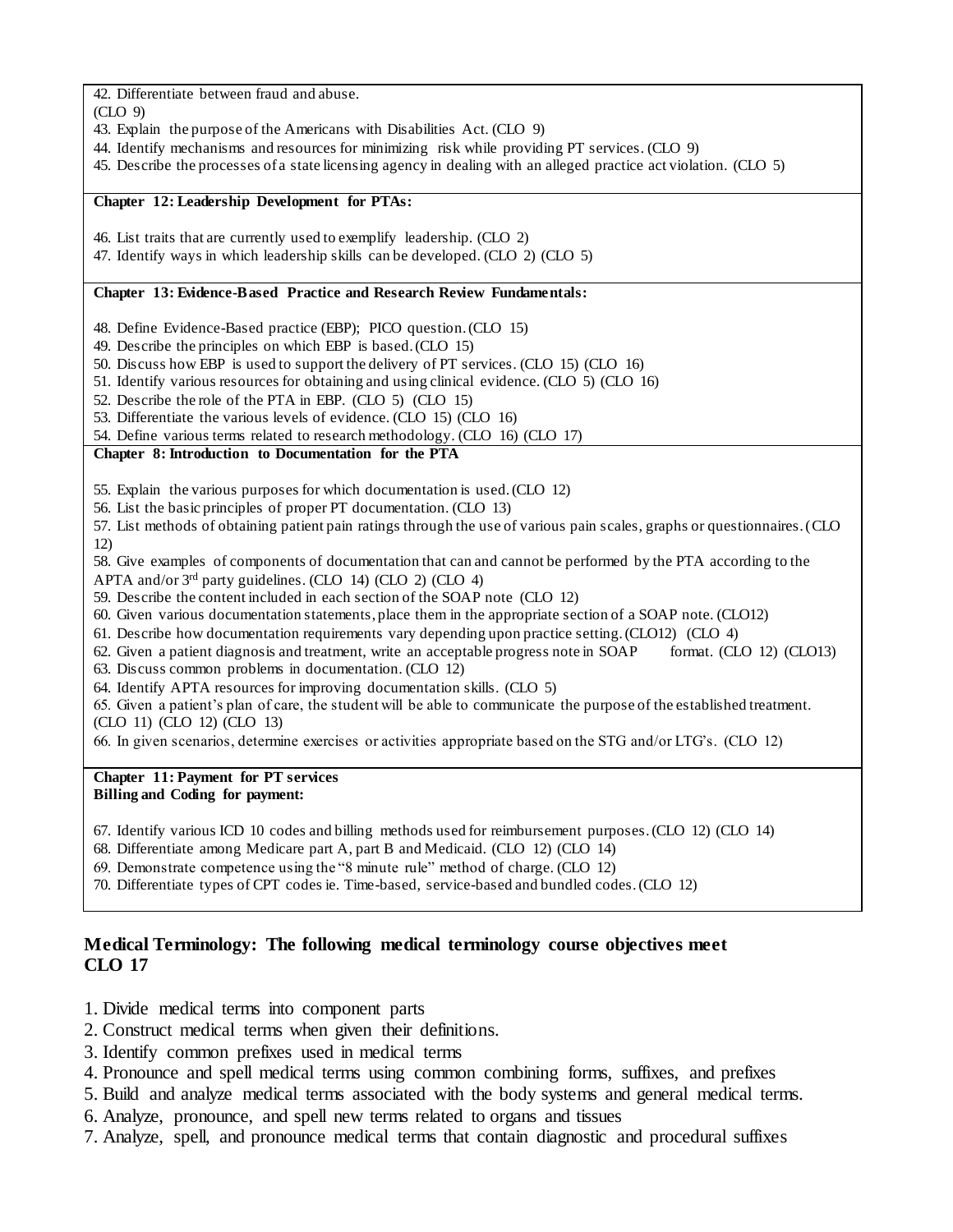- 8. Interpret medical terminology as written in case reports
- 9. Appropriately identify and utilize medical abbreviations.

## **On other class assignments, the student will be able to:**

1. Perform a professional literature review and construct an abstract of a physical therapy related article using an acceptable format. In small groups, review the various physical therapy related professional journal and present a brief oral presentation covering the information.

2. Utilize appropriate aspects of therapeutic communication in role playing situations acknowledging cultural diversities, communication barrier.

3. Given written scenarios, student will submit SOAP notes.

- 4. Submit completed Chapter worksheets.
- 5. Author and maintain a journal of self-reflection entries of various class concepts.

## **SCANS Skills:**

Scans addressed as follows: Resources (allocates time, allocates money, allocates material & facility resources); Information (acquires and evaluated information, organizes and maintains information, interprets and communicates information); Interpersonal (participates as a team member, teaches others, and serves clients/customers); Systems (understands systems); Technology (applies technology); Basic S kills (reading, writing, arithmetic, listening, speaking); Thinking Skills (decision making, problem solving, knowing how to learn, reasoning); Personal Qualities (responsibility, self-esteem, sociability, self-management, integrity/honesty).

## **Lectures & Discussions:**

#### METHODS OF PRESENTATION

- 1. Lecture with PowerPoint presentations traditional and web-enhanced
- 2. Assigned Readings
- 3. Guest Lecturers
- 4. Group Discussion
- 5. Multi-Media
- 6. Role Playing
- 7. Various learning related games
- 8. Quizzes graded and ungraded

## OUTLINE OF CONTENT

- 1. History of Physical Therapy and the PTA
- 2. PT Practice Settings
- 3. PT/PTA Roles & Relationship, HIPAA training (web)
- 4. Regulatory requirements for direction and supervision of the PTA
- 5. Ethics and ethical behavior in PT
- 6. The Patient-PTA relationship
- 7. Impact of culture and spirituality on the delivery of PT intervention
- 8. Introduction to documentation for the PTA
- 9. The PTA and the APTA
- 10. Laws impacting physical therapist practice
- 11. Payment for PT services
- 12. Leadership development for the PTA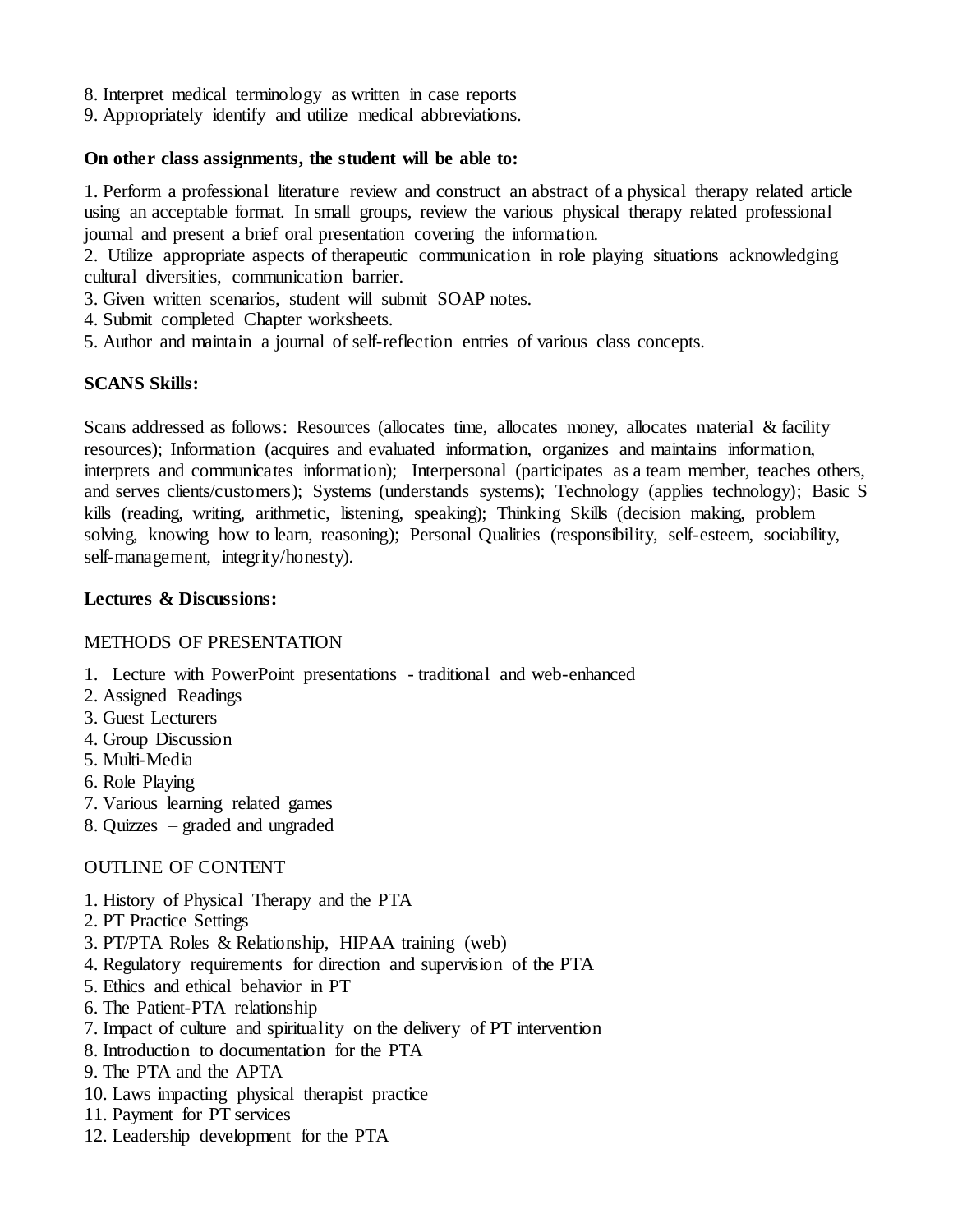13. Evidence-Based Practice and Research review fundamentals 14. Medical Terminology related to the PT profession

#### **Evaluation/Grading Policy:**

Unit Exams (4)…………………………....75% Medical Terminology……………………..15% Presentations/Assignments/ Quizze………10%

GRADING SCALE

A 92-100 B 83-91 C 75-82 D 66-74 F Below 65

A grade below 75 constitutes unsatisfactory understanding of the course content and/or unsatisfactory performance of skills.

## **Tests/Exams:**

Exam I – September 3 Exam II – September 16 Exam III – September 25 Exam IV – October 10

Chapter 1 Medical Terminology Quiz – September 7 Chapter 2 Medical Terminology Quiz – September 13 Chapter 3 Medical Terminology Quiz – September 20 Chapter 4 Medical Terminology Quiz – September 27 Chapter 5 Medical Terminology Quiz – October 4

**Assignments:** Evidence-Based Practice Group Presentation – October 8

**Other Course Requirements:** HIPAA Training ICD-10 Coding and Billing instruction

#### **Student Responsibilities/Expectations:**

#### ATTENDANCE AND ABSENTEEISM/TARDINESS

Students are responsible for the attendance polices stated in the **Northeast Texas Community College Student Handbook and the PTA Program Student Policy and Procedure Handbook.**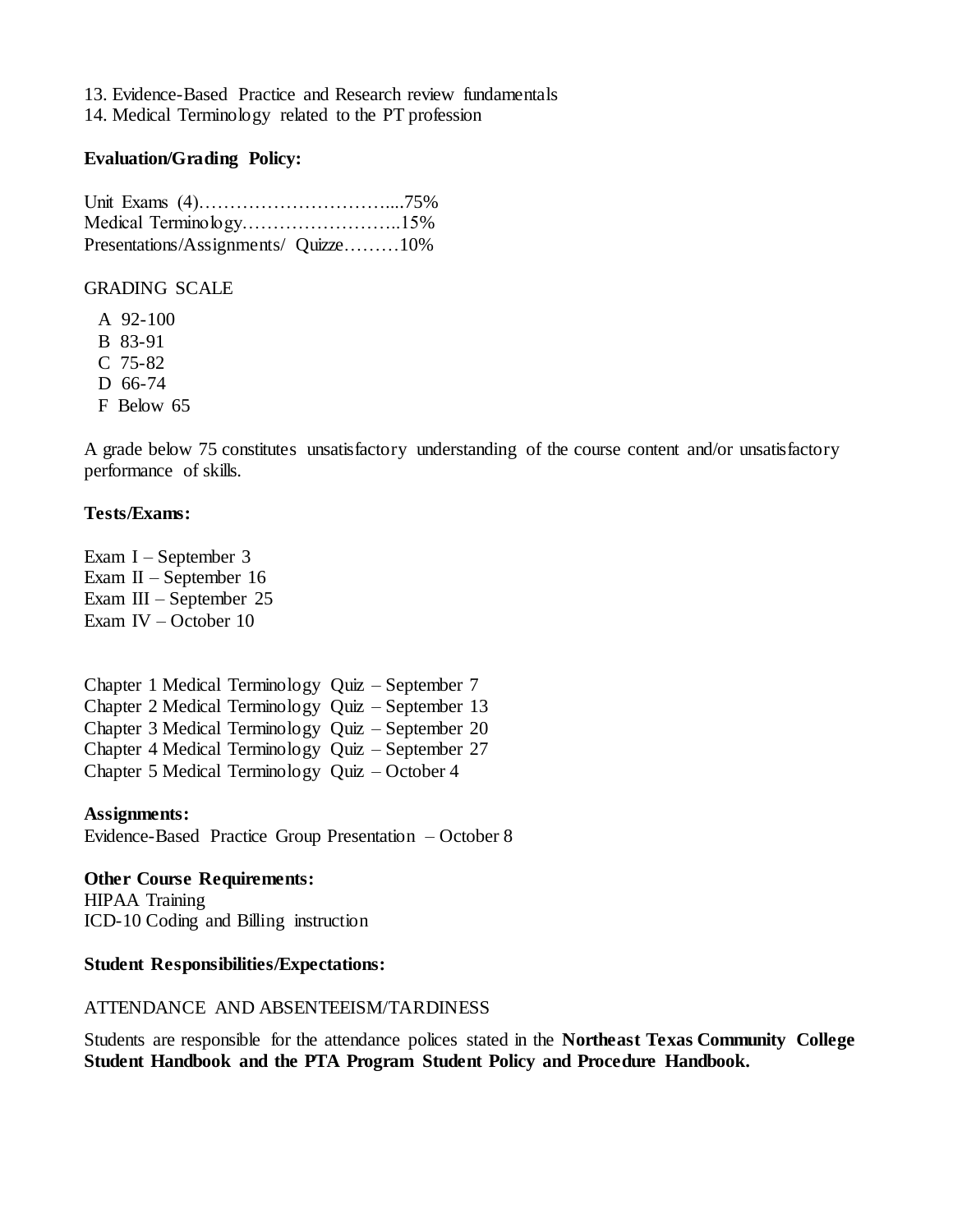# *TARDIES AND ABSENCES ARE STRONGLY DISCOURAGED*

The PTA faculty believes that the habits and work patterns established in school will be carried over to the work setting. Therefore, every effort should be made to establish patterns of good attendance and promptness. This applies not only to the technical courses but also the general education and support courses. Student attendance is addressed under student responsibilities in the school catalog. In addition, student attendance and participation is also addressed utilizing the Professionalism Development Rubric. This document provides the student a means to identify and track any area(s) of deficiency regarding professional behaviors; and, to improve in the area(s). For the PTA Program, the following guidelines concerning attendance will be enforced:

1. For every class period missed, one (1) absence is accumulated.

2. A student more than five minutes late or leaving class early with or without instructor permission is considered tardy.

3. Three (3) tardies constitute one (1) absence.

4. After absences (excused or unexcused) in any 4 class periods per semester, the student will be placed on probation. Stipulations of probation will be developed based on the student's history and circumstances surrounding the absences; and conditions for dismissal in the event of a future absence will be included in the probationary contract.

5. Make-up work is required for all absences in order to ensure that the student acquires information and skills presented during his/her absence (see Make-up work section). It is the student's responsibility to meet with instructor(s) on the first day back to schedule make-up work and/or lab check-off.

6. Students must notify (voicemail or e-mail) the PTA office in advance whenever excessive (>5 minutes) tardiness or absence is unavoidable. Notification of the student's absence by classmates is not acceptable.

\*Note: An absence will be excused by provision of a note written and signed by a medical professional and by uncontrollable or unavoidable extenuating circumstances as documented below. All other absences/tardies will be considered unexcused.

Further explanation of excused absences is as follows:

- "A student's serious illness" shall mean a condition such as pneumonia, surgery, hospital confinement, or valid documented medical reason. A physician's documentation verifying illness must be provided.
- "Death in the immediate family" shall be interpreted to mean mother, father, mother-in-law, father-in-law, spouse, child, brother, sister, grandparents, or significant other. Documentation must be provided.
- "Statutory government responsibilities" refer to such matters as jury duty or subpoena for court appearance. Documentation must be provided.
- Inclement weather see program student handbook.

## MAKE-UP WORK

#### **Due to Absence:**

Each student is responsible for all material and techniques presented in class and labs. If a class is missed, the student is responsible for obtaining from a classmate, information/ notes, handouts, lab work, covered during that absence. It is the **student's responsibility** to schedule a time with the instructor to complete lab check-offs for content missed. Lab check-offs must be made up within one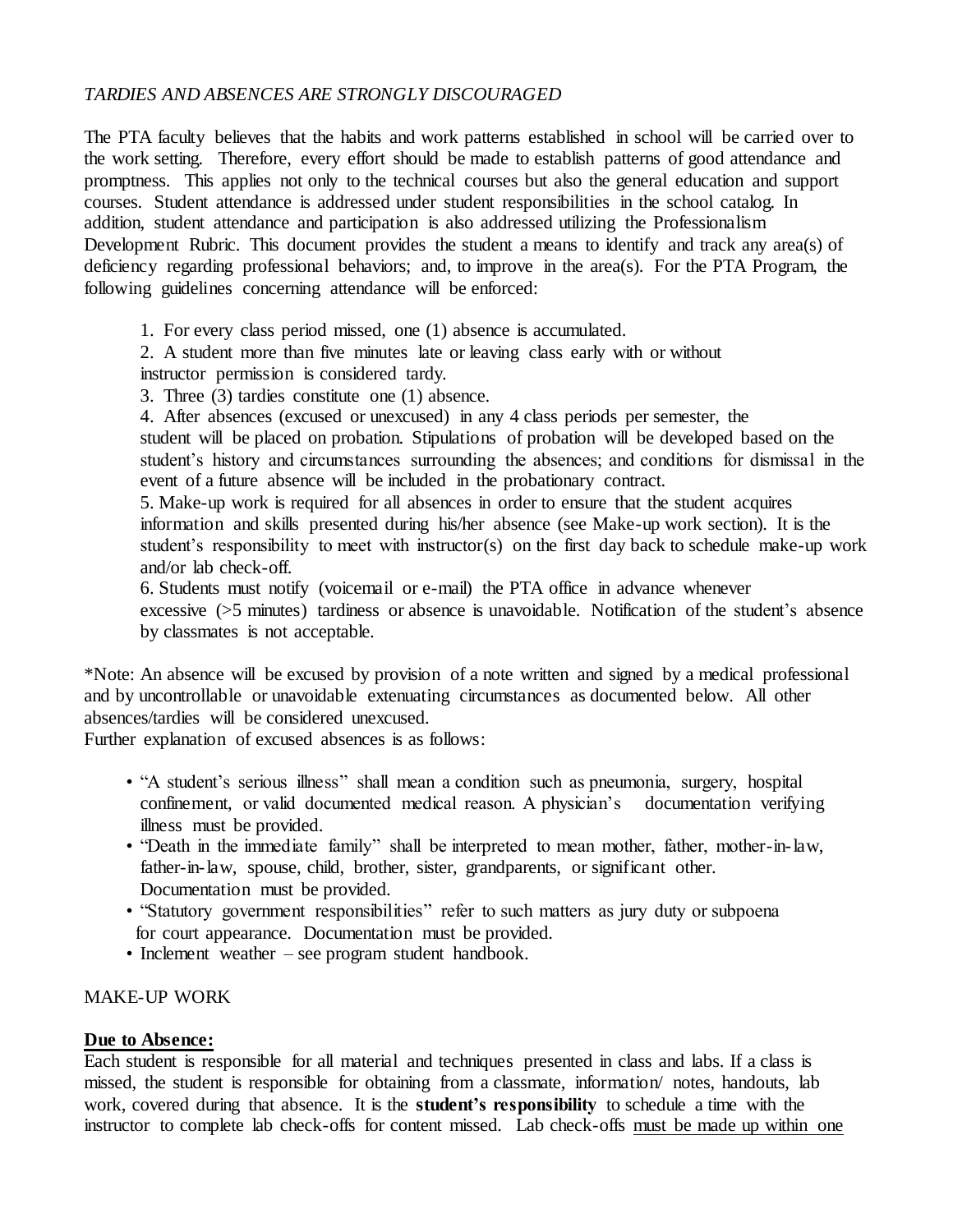week of the date absent. The student's grade will be lowered **10 points** on the corresponding lab practical for each lab session and check-off not made up within the allocated timeframe. If the student has not "checked-off", any missed lab material/techniques; they will **NOT** be allowed to take the corresponding lab practical and a grade of "0" will be assigned. If a test, lab practical, or special assignment is missed due to an **excused**absence, it is the student's responsibility to consult the instructor the next time the student is on campus about making up a test or turning in an assignment. The student must make-up the missed test or lab practical within one week from the date missed providing **appropriate notification of absence was made prior** to the original test time. Lack of notification prior to exam time will result in a grade of "0" for the missed exam; *notifying classmates to relay the student's absence is not acceptable!* Assignments due on the date of the excused absence must be turned in the next time the student is on campus; otherwise, the student will receive a "0" for the work missed.

An **unexcused** absence will result in a "0" on a test, lab practical, or special assignment missed; the student will not have the opportunity to make up the work missed work.

One make-up test and/or lab practical due to excused absence, per class, per semester is allowable without penalty. It is the student's responsibility to set up a time with the instructor to make up the **test or lab practical missed.**

## POLICY ON DISHONESTY

It is the responsibility of students and faculty to help maintain scholastic integrity at the College by refusing to participate in or tolerate scholastic dishonesty. **Plagiarism** and other **forms of dishonesty** undermine the very purpose of the college and diminish the value of an education. Specific sanctions for academic dishonesty are outlined in the Northeast Texas Community College Student Handbook and in this manual. Personal and professional ethics are inherent in the field of physical therapy therefore; the highest standards of honesty and integrity must be adhered to. This Honor Code, in its simplest form means that you will neither give nor receive any unauthorized assistance from any person, paper, or object on any examination, lab practical, paper, or project. This includes talking about lab practical exams, regular exam questions, looking at copies of old tests from previous students, copying or allowing anyone to copy off of your test or assignment, and discussing any aspect of an exam or practical with a student who has not yet taken the test and/or practical (this includes the State Board exam).

With regards to research papers, in-services, group projects, etc. the use of another person's words or ideas must be cited and credit given to the source(s). Examples of plagiarism include:

- The inclusion of another person's exact words in a paper or assignment without placing quotation marks around the words to indicate an exact quote, *even if the source is cited*;
- Using **several** consecutive sentences written by another person, changing the words somewhat to keep the passage from being an exact quote, *even if the source is cited*;
- Presenting someone else's ideas without citing that person as the original thinker;
- Submitting a paper written in part or in whole by another person;
- Any other act intended to circumvent the process of performing and presenting original academic research in completion of a course assignment.

Violations of any portion of this policy will be brought to the attention of the student by the instructor. If there is suspicion of wrongdoing without corroborating evidence, the matter will be discussed with the student and a written warning/contract will be issued if warranted. If there is clear evidence that a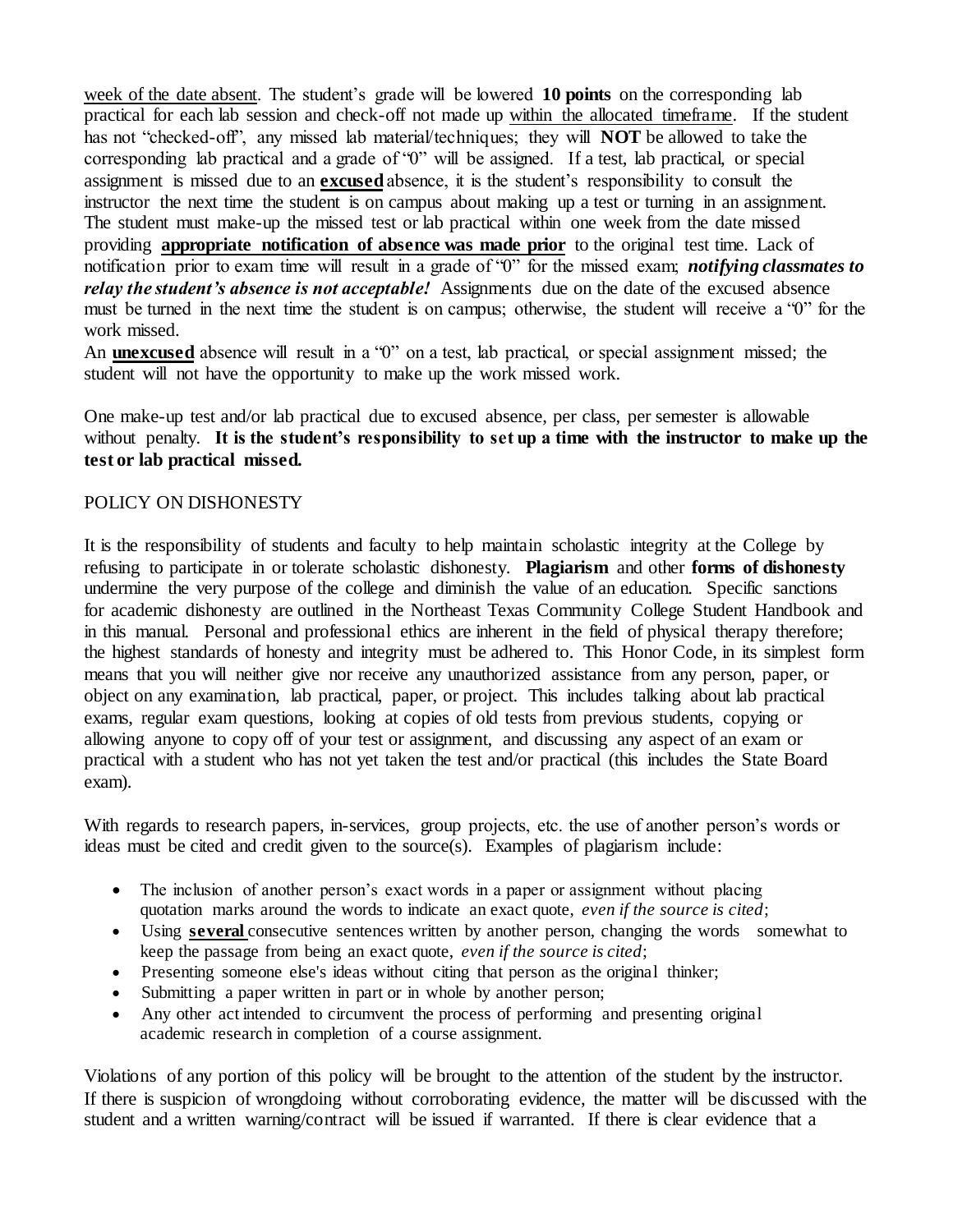violation has taken place, the student will receive a grade of "0" for that test/assignment in question; and the instructor will impose a sanction ranging from a written warning to dismissal from the course with a failing grade.

If the student does not feel that the issue is satisfactorily resolved, the student should contact the PTA Program Director to discuss the matter. If the matter cannot be resolved at that level, the student may contact the Dean of Allied Health, followed by the Executive Vice President for Instruction. If the issue in not satisfactorily resolved at the end of this process, the student may initiate a formal grievance procedure outlined in the NTCC Student Handbook and in this manual.

## CLASS PREPAREDNESS

Students are expected to complete all reading assignments, as outlined in the course schedule or assigned by the instructor, prior to class time. It is the responsibility of the student to turn in assignments on time. Assignments are due at the beginning of the class period. Late assignments received by the next class period will result in a maximum grade of 75. If an assignment is not turned in by the next class period the student will receive a grade of "0" for that assignment.

## **NTCC Academic Honesty Statement:**

"Students are expected to complete course work in an honest manner, using their intellects and resources designated as allowable by the course instructor. Students are responsible for addressing questions about allowable resources with the course instructor. NTCC upholds the highest standards of academic integrity. This course will follow the NTCC Academic Honesty policy stated in the Student Handbook."

#### **Academic Ethics**

The college expects all students to engage in academic pursuits in a manner that is beyond reproach. Students are expected to maintain complete honesty and integrity in their academic pursuit. Academic dishonesty such as cheating, plagiarism, and collusion is unacceptable and may result in disciplinary action. Refer to the student handbook for more information on this subject.

#### **ADA Statement:**

It is the policy of NTCC to provide reasonable accommodations for qualified individuals who are students with disabilities. This College will adhere to all applicable federal, state, and local laws, regulations, and guidelines with respect to providing reasonable accommodations as required to afford equal educational opportunity. It is the student's responsibility to request accommodations. An appointment can be made with Katherine Belew, Academic Advisor/Coordinator of Special Populations. She can be reached at 903-434-8264. For more information and to obtain a copy of the Request for Accommodations, please refer to the NTCC website - [Special Populations.](http://www.ntcc.edu/index.php?module=Pagesetter&func=viewpub&tid=111&pid=1)

## **Family Educational Rights And Privacy Act** (**FERPA**):

The Family Educational Rights and Privacy Act (FERPA) is a federal law that protects the privacy of student education records. The law applies to all schools that receive funds under an applicable program of the U.S. Department of Education. FERPA gives parents certain rights with respect to their children's educational records. These rights transfer to the student when he or she attends a school beyond the high school level. Students to whom the rights have transferred are considered "eligible students." In essence, a parent has no legal right to obtain information concerning the child's college records without the written consent of the student. In compliance with FERPA, information classified as "directory information" may be released to the general public without the written consent of the student unless the student makes a request in writing. Directory information is defined as: the student's name, permanent address and/or local address, telephone listing, dates of attendance, most recent previous education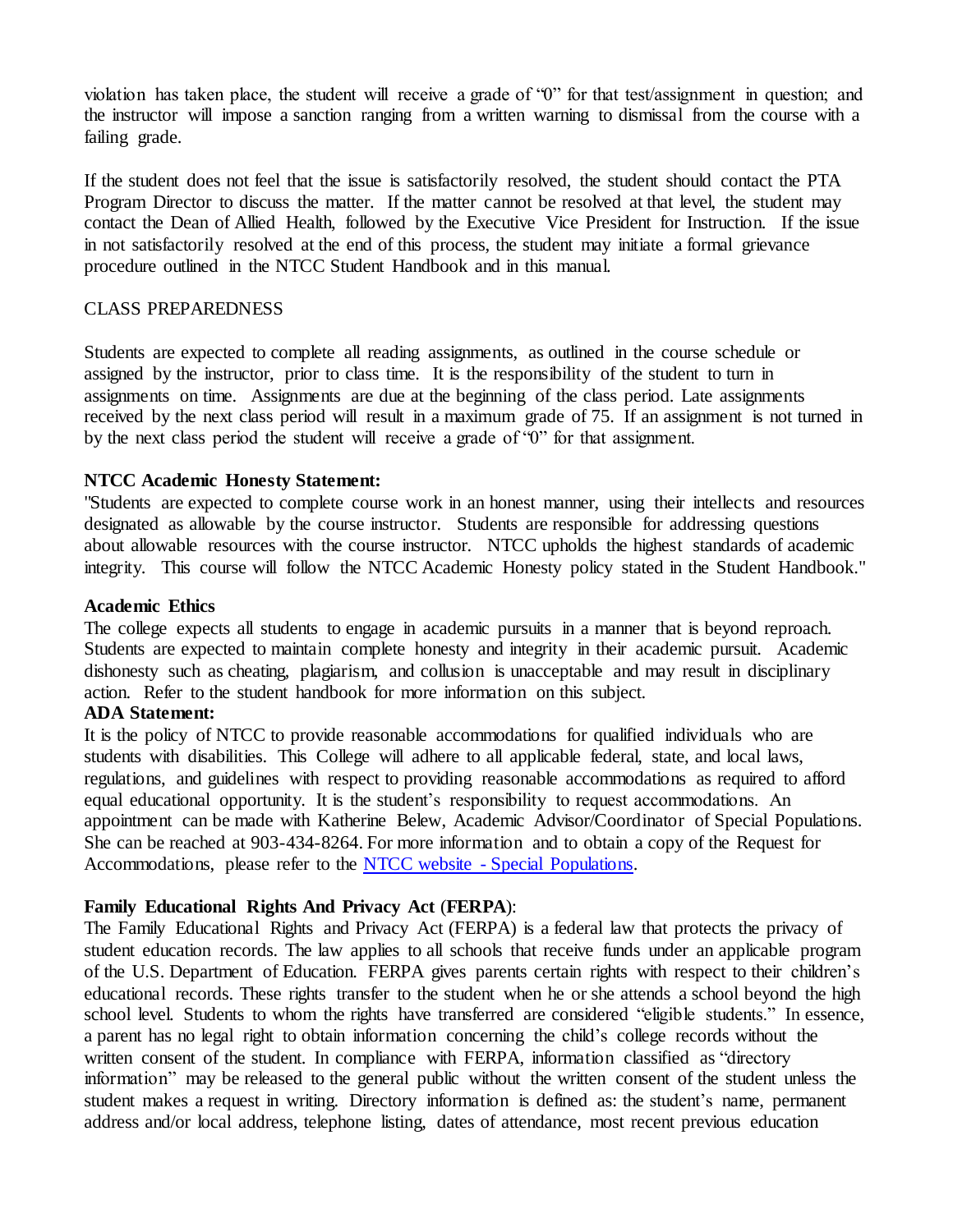institution attended, other information including major, field of study, degrees, awards received, and participation in officially recognized activities/sports.

## **Other Course Policies:**

## POLICY ON CIVILITY AND CELL PHONES IN THE CLASSROOM AND LABORATORY

Use of cell phones is **prohibited** in class/lab. Phones are **NOT** allowed and should be kept out of sight during class time. If the student is observed using the phone (texting, calling) during class he/she will be asked to turn the phone off and surrender it to the instructor. If the student desires to use the phone to access course materials, the student is asked to inform the instructor prior to class for approval. If a student's cell phone rings in class, the student will be required to turn off the phone immediately. If a student is expecting a very important call, he/she is to notify the instructor prior to class regarding the nature of the situation. The student will be asked to keep the phone silent, and upon receiving the call he/she must step out of the room to answer.

## **RETENTION & CONDITIONS FOR DISMISSAL**

- 1. Dishonesty & Unlike many other professions, actions and behaviors as a PTA Misconduct: student directly affect the lives of others. For this reason, the highest honesty and ethical standards are mandatory. Dishonesty and unethical behavior(s) in any form will result in disciplinary measures and may result in dismissal from the program. Students will be monitored in this area. Any first violation will be reviewed by the PTA instructor, Clinical Instructor, Program Director, and/or Program Advisory Committee; and appropriate action taken, possibly including dismissal. Any subsequent violations will result in immediate dismissal from the program.
- 2. Absences: Emphasizing the previously stated attendance policy, students who miss any 4 class periods will be placed on probation. The student may be asked to leave the program based on non-compliance of the probationary contract.

3. Failure to Students must earn a minimum overall grade of 75 in all PTHA Maintain class, lab, and core courses in order to remain in the PTA Program. Academic Students are encouraged to access and monitor all course grades by Standing: utilizing Blackboard course gradebooks.

*The course grades on Blackboard will be considered the first level of notification of possible impending failure of the course.* The student is responsible for seeking additional help from course instructors if grades fall below average. If a student earns a final grade below 75 in any of the PTHA courses, the student will not be allowed to proceed in the program and will fall under the Re-Admission Policy. All prerequisites must be met for the student to progress in the PTA curriculum.

The second level of notification of impending failure will be considered if a student's performance is weak or unsatisfactory (course average of 74 and below) at mid-term; he/she will be formally notified via the "Early Concern Letter" and required to meet with the PTA Director and/or faculty to discuss areas of concern. At this time, the "Student Success Action Plan" will be developed and completed by the student and instructor(s) as a means to set goals meant to guide student remediation. In all instances, program faculty will be available for assistance upon student request. All discussion presented during the meeting will be documented and signed by all parties. The student's signature on the "Student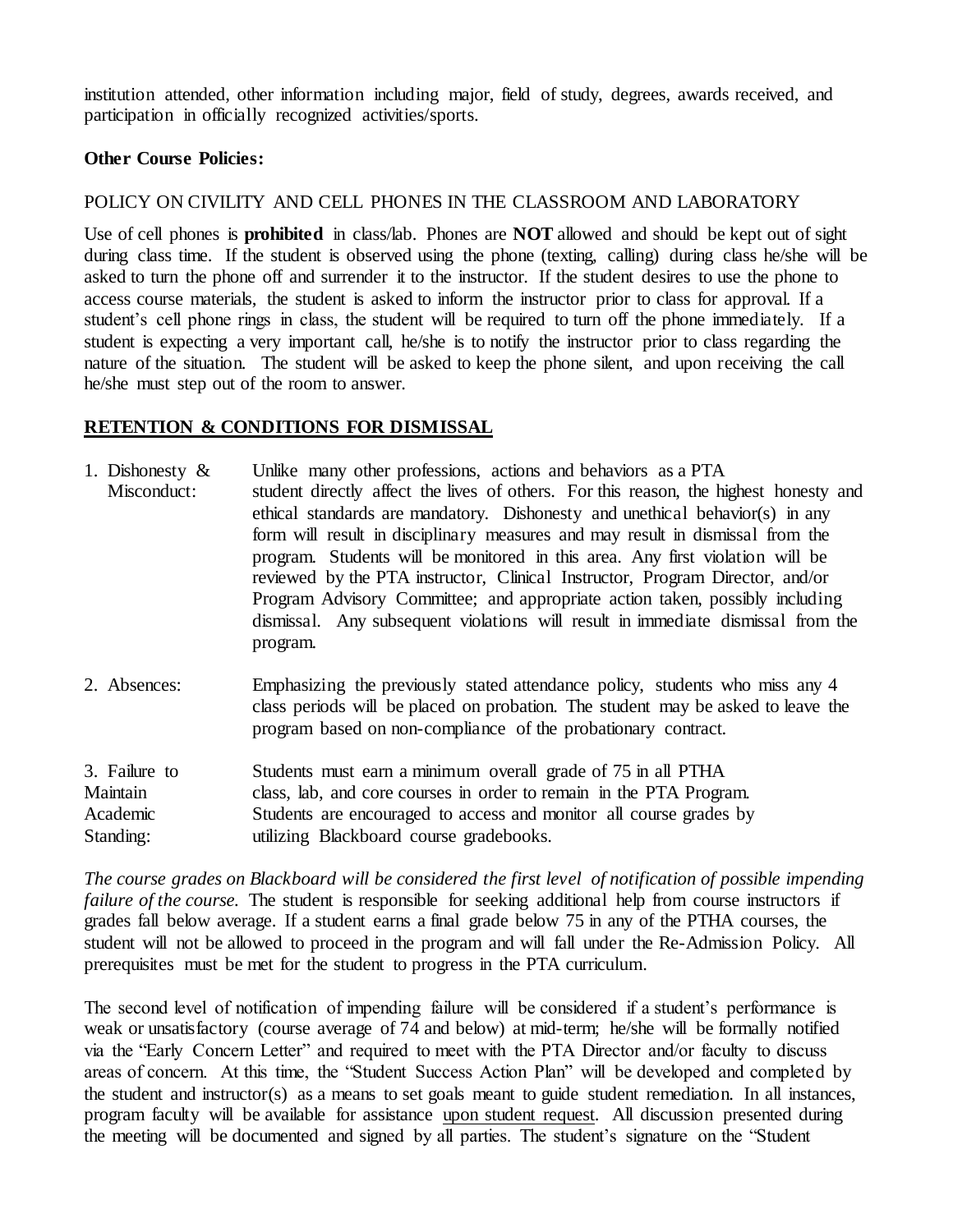Success Action Plan" indicates that the student contributed and agrees with the action plan as well as requires all goals for success are met. This document will be revisited at various times during the semester to ensure the student is progressing towards established goals. This document will be kept confidential and placed in the student's personal folder.

\*For questions regarding material in a specific PTHA course, the student should consult the instructor who is teaching that material.

\*For concerns dealing with clinical matters, the Clinical Instructor and/or the Director of Clinical Education (DCE) should be consulted.

Students are encouraged to observe faculty posted office hours as much as possible; and appointments made with PTA Program faculty when possible. Faculty should be called after hours **only in case of emergency.**

## **MEDICAL CONDITIONS POLICY**

In the event that a student has surgery or experiences a significant change in medical status, the student must notify the PTA program director immediately. The director may request that the student have permission from his/her medical physician to participate in class, laboratory, or clinical experiences. If there is obvious decline in a student's health, he/she will be asked to see a physician for precautionary purposes. In the event a student's health becomes a barrier for success in class or clinica ls, he/she may be advised to withdraw from the program. The student may petition for re-entry after resolution of health issues and acquisition of a physician's release indicating his/her ability to participate (100%) in class, lab activities, and clinicals (without restriction). If, upon re-entry the student experiences a subsequent change in medical status, the student will be asked to withdraw from the program. The opportunity for a second re-entry will be determined by the Program Director, faculty and Dean of Health Sciences. Availability of space and the student's academic/clinical standing, prior to withdrawal, will determine re-admittance.

## **PREGNANCY POLICY**

Students who are, or become, pregnant during their studies in the program must inform the program director of her status at the earliest possible time. Pregnancy is a condition that is a contraindication to the reception of several physical therapy modalities and techniques; and as such would limit the person's ability to participate in certain lab situations which could impact the student's grades. Pregnancy could also affect a student's full participation in clinic courses. In the event the student's pregnancy/delivery becomes a barrier for completion of course and/or clinical work, she may be advised to withdraw from the program. The student may petition for re-entry after resolution of health issues or delivery and acquisition of a physician's release indicating her ability to participate (100%) in class, lab activities, and clinicals (without restriction).

The student who is pregnant MUST provide the program director with a physician's diagnosis and release indicating her ability to participate in class, lab, and clinical activities **without restriction at 100%** (the student shall present the appropriate course objectives to the physician for his/her consideration).

While the student who is pregnant is attending her clinical rotations, she must provide each clinic with an updated Physician's release indicating that she is able to participate at 100%, without restriction, as a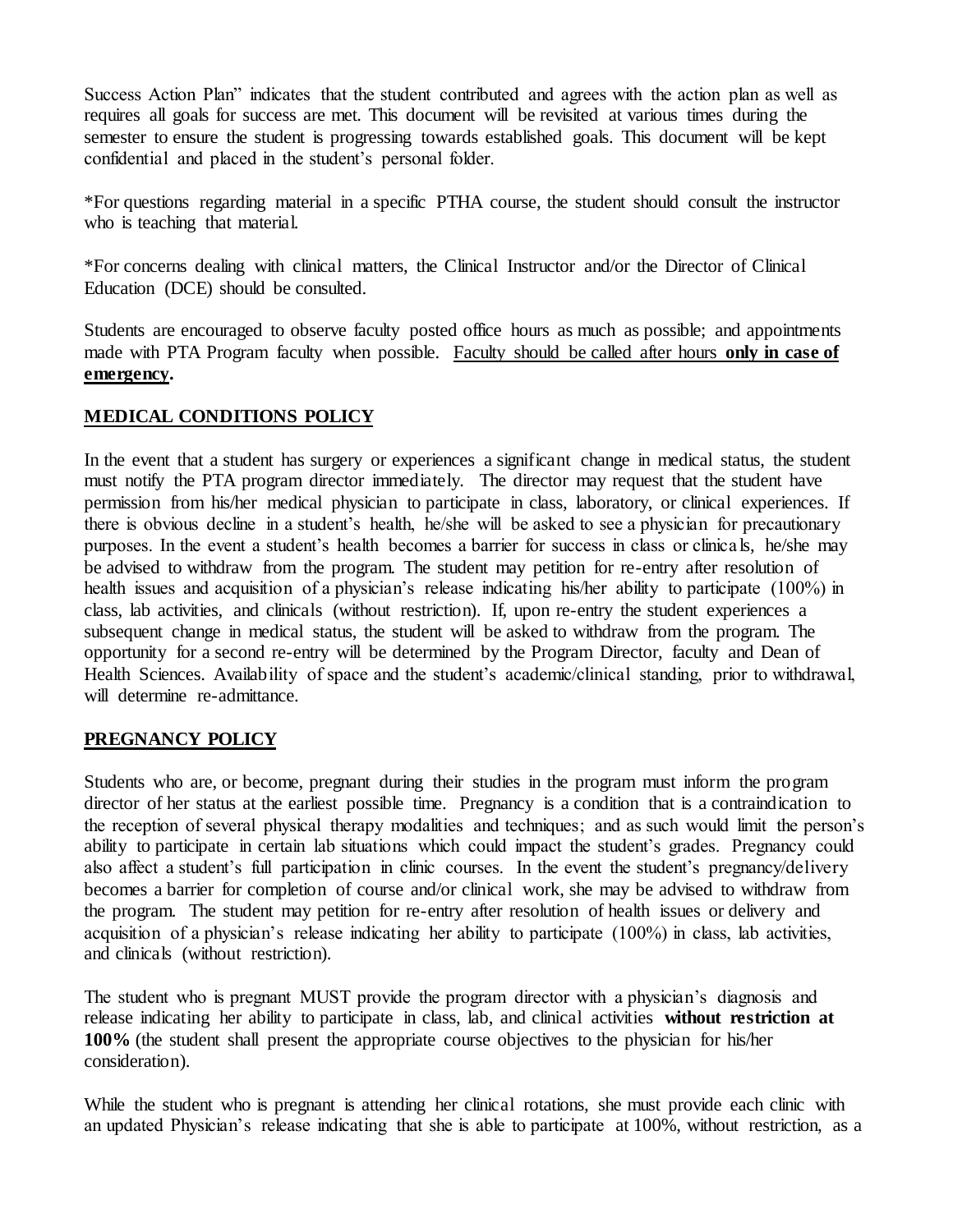student PTA. The release shall be based on the objectives of the clinical course and clinic facility policy and shall be updated as the student advances in her pregnancy.

Accelerated or delayed completion of required clinical hours may be requested by the student, but the final decision regarding the feasibility of such an alternative schedule rests with the DCE and the Program Director. The student may be advised to withdraw from the program and, based on the student's academic/technical standing, petition for re-entry after the birth of the baby. The program is not obligated to locate a clinical site for any person considered to be "at-risk" or at a less than 100% participation level.

Upon delivery of the baby and return to the program's activities, the student is required to submit a final clearance from the Physician allowing for a full return to all expected activities.

# **SEXUAL HARASSMENT POLICY**

The PTA Program follows the NTCC Policy on Sexual Harassment. The Sexual Harassment policy can be found on the NTCC website at [www.ntcc.edu](http://www.ntcc.edu/) in the student handbook. While participating in clinical courses complaints of sexual harassment should be reported immediately to the PTA program director. The student should also follow the clinical facilities policy for reporting sexual harassment.

# **SOCIAL MEDIA AND ELECTRONIC DEVICES**

According to the Merriam/Webster Dictionary, social media is defined as "forms of electronic communication through which users create online communities to share information, ideas, personal messages, and other content [such as videos and pictures]" (merriam-webster.com, 2015). Forms of electronic devices and communication may include computers, smartphones, texting, emails, and websites for blogs and social media formats. Examples of social media formats include but are not limited to LinkedIn, Twitter, Facebook, Second Life, Flickr, blogs, podcasts, RSS feeds, Allnurses.com, YouTube, Vine, Instagram, Snapchat, etc.

In both the healthcare and educational fields, distribution of sensitive and confidential information is protected under the Health Insurance Portability and Accountability Act of 1996 (HIPAA) and the Family Education Rights and Privacy Act (FERPA), whether discussed through traditional communication channels, video recording, text, or social media. Information that is communicated through these types of channels are circulated through social interaction using highly accessible publishing techniques that are web-based and may cross traditional boundaries between professional and personal relationships. Therefore, students should ensure that personal, professional, and institutional information is protected.

Sending information on electronic devices and publishing information on social media sites may become public for anyone to see and can be traced back to the author. Information garnered from social media sites include information that is shared and information that is gathered through electronic tracking (Privacy Rights Clearinghouse, 2015). These forms of communication provide little control regarding how this information may be used by others. Therefore, students should be aware that "*private"* social media sites do not exist because search engines can turn up posts years after the original publication date, comments can be forwarded or copied, and archival systems save information, including deleted postings through a variety of authorized and unauthorized individuals and organizations (Privacy Rights Clearinghouse, 2015).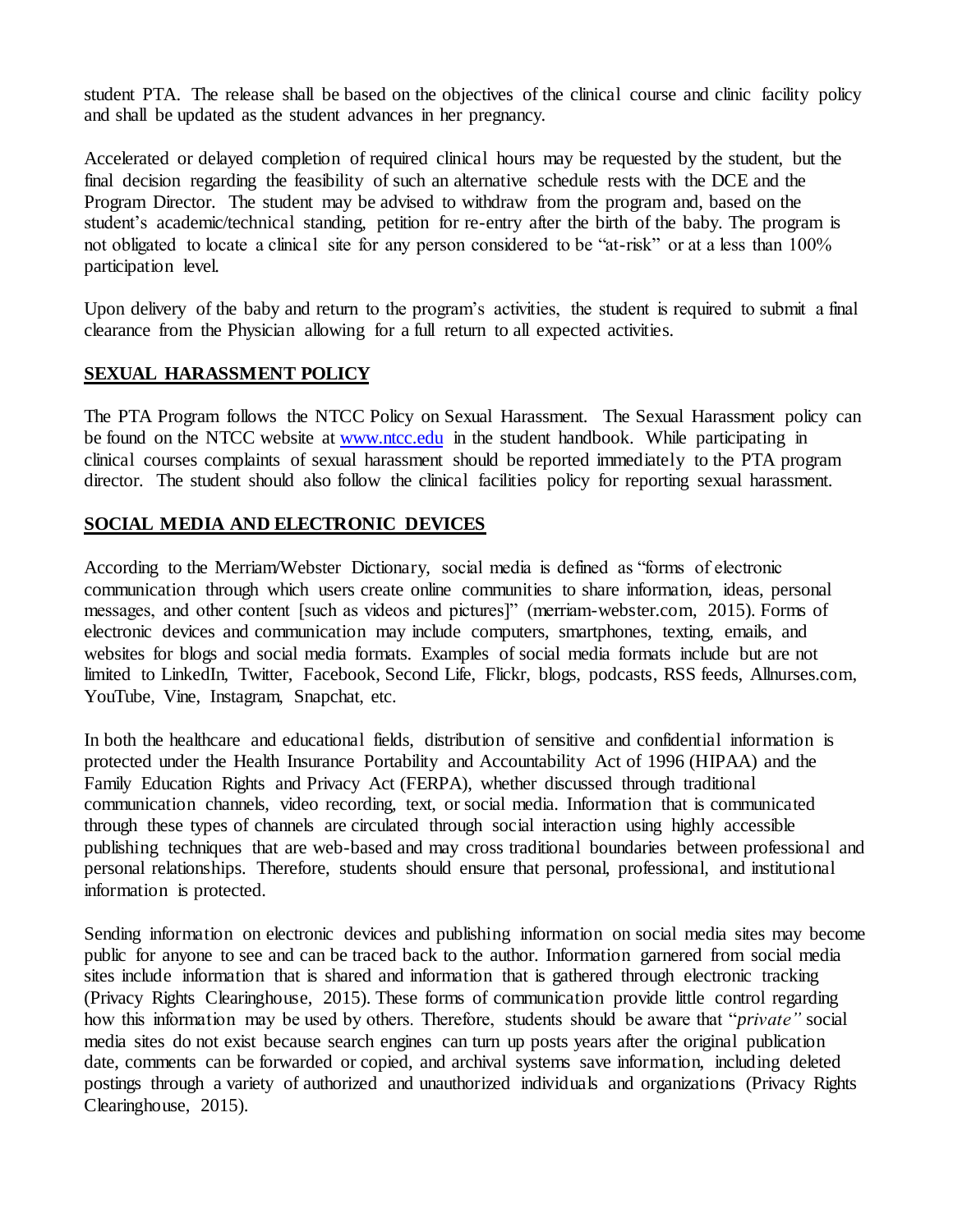If you identify yourself as a student of the NTCC Physical Therapist Assistant Program or a prospective/future student of the PTA program through posting, personal web pages, social media accounts, etc., you MUST ensure that ANY content you publish and/or acknowledge is consistent with your professional ethics and is compliant with all confidentiality and privacy laws. You should always consider the legal liability of each post you make and the posts that are made on your site, as well as on the sites of others. Additionally, students must also be aware of the electronic and social media policies of the institutions/entities that are contracted with NTCC for practicum/clinicals so that these policies are not violated.

As a Physical Therapist Assistant Program Student, it is your responsibility to:

Protect confidential, sensitive, and proprietary information; do not post confidential or proprietary information about the college, program faculty and staff, students, peers, clinical facilities, clients/patients, employees, or others you may come in contact with while in the role as an NTCC Physical Therapist Assistant student. *Protect all private and confidential information related to you and to others*. Be responsible for what you post and protect yourself and others!

Be aware that you are associated with NTCC, the Physical Therapist Assistant Program and the Health Sciences Department when engaging in online social networks. Regardless of how you identify yourself, be it personal or as a student, ensure that your profile and related content is consistent with how you wish to present yourself to colleagues, clients/patients, and potential employers. **Employers consistently conduct Web searches on job candidates before extending offers.** Be sure that what you post today will not come back to "inconvenience" you in the future.

Refrain from using NTCC or the Physical Therapist Assistant Program inscriptions/symbols, such as logos and graphics, on personal social media sites. Do not use NTCC's name to promote a product, cause, or a political party candidate. NTCC and/or Physical Therapist Assistant logos and/or graphics may be used for School sanctioned events (posters, fliers, postings, or others) but must be **approved** by the Physical Therapist Assistant Program Director and Director of Student Activities and Multicultural Affairs.

Upon entering the classroom or the practicum/clinical site, all cell phones will be placed in the vibrate/silent mode. Cell phones/electronic devices for emergencies only must be used outside of patient areas. Any social use of cell phones/electronic devices will only be used at break times or before/after classroom or practicum/clinical hours. Computers located in UHS 246 are for class use only. *Students accessing social medial sites during class time will have their course grade reduced by 1 letter grade for each infraction.*

*Violations of client/patient privacy with an electronic device will be subject to HIPAA procedures and guidelines.* Consequences will result in **TERMINATION** from the Physical Therapist Assistant Program. Each student is legally responsible for individual posting and may be subject to liability if individual postings are found to be defamatory, harassing, or in violation of any other applicable law. Students may also be liable if individual postings include confidential or copyrighted information from music, videos, text, and any other media. Students who share confidential or unprofessiona l information do so at the risk of disciplinary action including failure in a course and/or dismissal from the program.

References: Privacy Rights Clearinghouse (2015). Fact Sheet: 35 Social Networking Policy: How to be Safe, Secure and Social. Retrieved from <https://www.privacyrights.org/social-networking-privacy>. Merriam-Webster Dictionary (2015). Retrieved fro[m http://www.merriam-webster.com/](http://www.merriam-webster.com/)